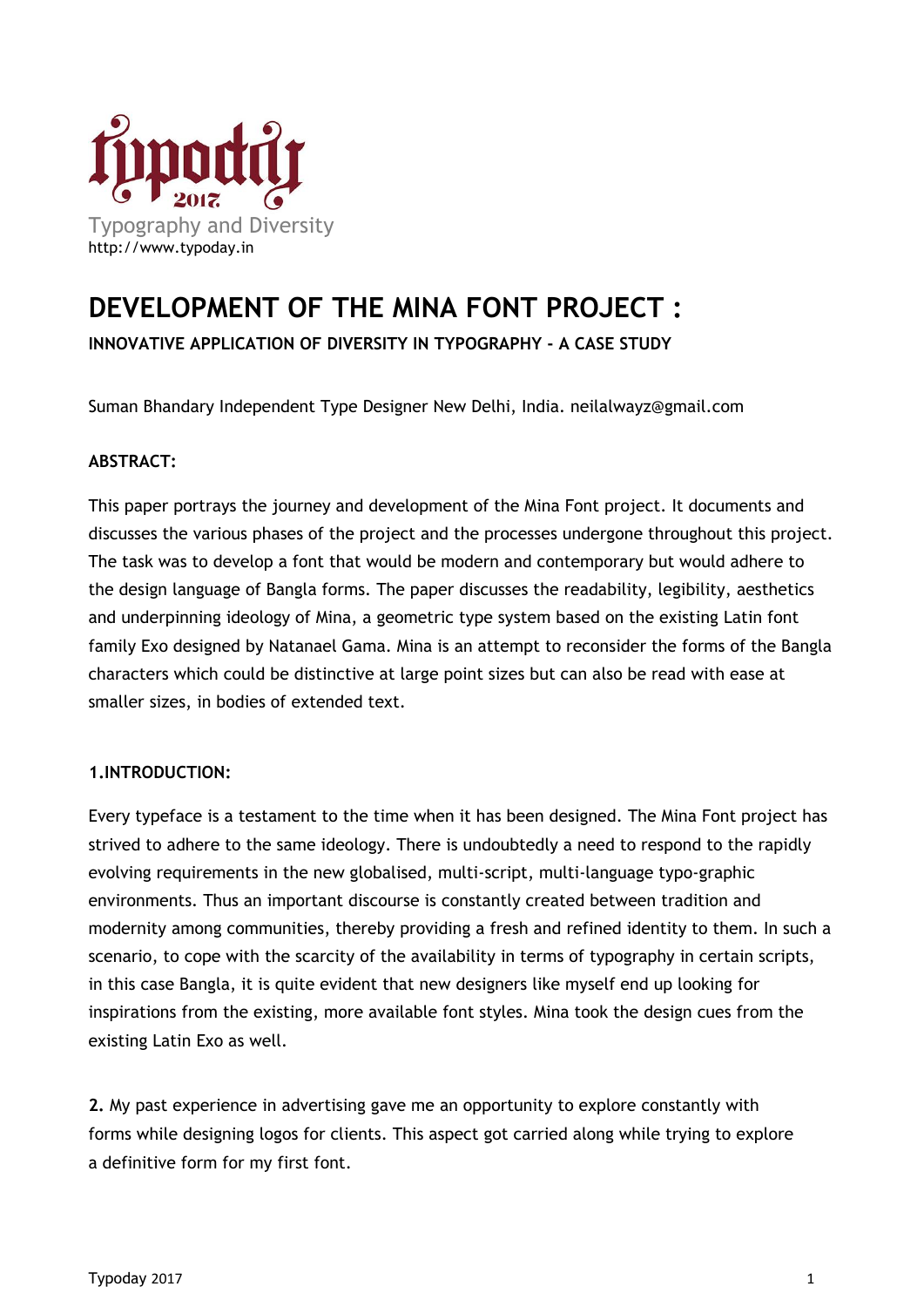**2.1 LETTERFORMS:** There are different approaches taken to teach how to write a language. I was introduced to writing Bangla by being introduced to art samples already available in the Bengali culture.



The simple contours of Alpana (ritual painting on the floor of the house), mainly practiced by Bengali women at the time of religious festivals played a significant role. To my earliest memories, Graphemes were introduced after teaching straight lines, adjoining straight lines with dots, triangle, rectangle and circle respectively. All the geometric shapes in 'Alpana' were drawn by using clay. These basic shapes were gradually metamorphosed into the graphemic shapes that was a strange and new experience as a child learner.



Graphemes, on the basis of their homogeneity, e.g., sounds like ba, ra, ka, dha, jha etc. with their atomic triangular graphemic shapes or o, ta, ou, oi with the basic circular shapes were put together with the contours of 'Alpana' for executing learning process.

এ এ ম ম প্রাপ্ত শ্র  $T$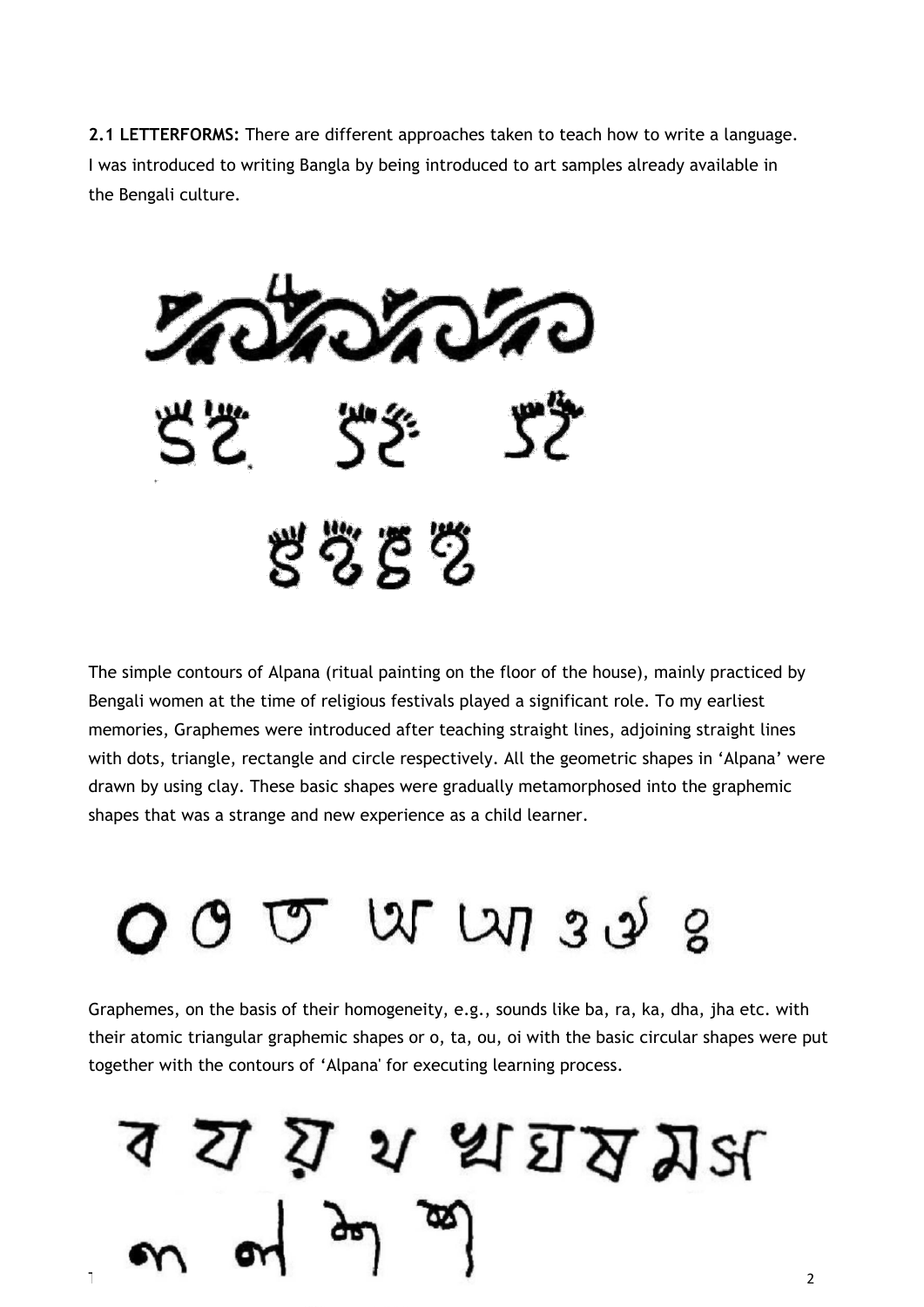In typography we try to create shapes and forms, and the willingness to see shapes that we haven't previously seen, draws more light to what can be done. This was the key line of thought initially while trying to conceive the form for Mina.

The different character forms we usually see in Bangla are mostly varied on the grounds of modulation of the strokes and the nature of the curve. Most of the letterforms adhere to the styles where the features like the knots, buds, circular lobes and bowl and the gentle curves on the diagonal strokes of the deltas in certain characters. These are some of the key aspects that has helped me construct the overall style of the font. The initial drawings started with trying out a very square form, with sharp rounded corners and straighter strokes. The rounded knots being replaced with squarer ones and the buds with slightly tapered angular spurs.

The serpentine tails in some of the letters like 'u', 'uu', 'o' and 'auo' getting a straighter form as well. The initial drawings of some letters like the 'da', 'ja' and 'e' also had tapered and sliced terminals of the vertical strokes.



However, on further development on the basic letterforms, it became the need to stick to certain aspects of the known anatomy and incorporate them in an improvised manner. This lead to the exclusion of the knots and the spurs from the structure and give it a more Neo-Humanist form. The curves became more gentle losing their sharpness and the getting flat endings: where they terminate on angular shears. The forms portrays open apertures.

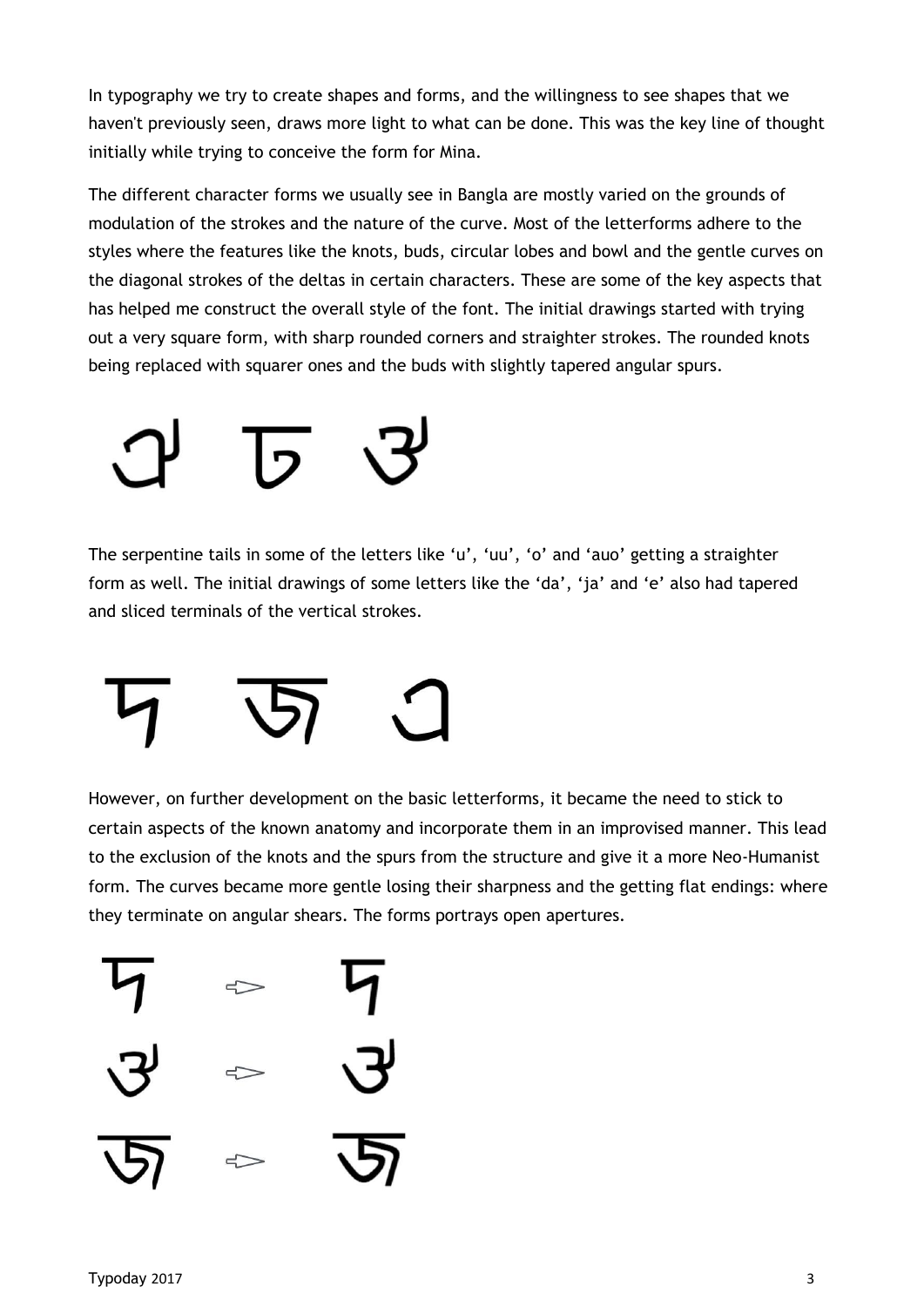Having worked on some of the basic forms for the vowels and the consonants, incorporating the same characteristics in some of the letters become a challenge. The letters like 'pa', 'ttha' and 'bha' are few examples.



**2.2 STROKE MODULATION:** Bangla has a rich cursive base, and by nature the style of writing have had modulated strokes. The characteristics of the letters completely depend on the author's handwriting. The complex and cursive nature not only makes the characters difficult to construct as digital outlines, but also makes them less identifiable without a context. Mina having a Neo-Humanist style of construction, have very less modulation in the strokes. The weight mostly increases on the outer outlines along the curves and gradually straightens as they approach the terminals. With sharp corners, squared curves, and straight strokes in lieu of slow curves, the terminals are slightly angled like the Latin Exo.

2.3 CONJUNCTS: The group of conjuncts are probably the most critical and debatable aspects of the Bangla script. This makes writing in Bangla quite difficult, and to transform these characters into type a challenging task. The varied and cursive nature not only makes the characters difficult to construct as digital outlines, but also makes them less identifiable without a context. There are examples of conjuncts where the letterform doesn't adhere to the inherent letterforms that builds them.

$$
\overline{d} + \overline{d} + \overline{d} = \overline{d}
$$

According to Prof. Debaprasad Bandyopadhyay, renowned linguists from the Indian Statistical Institute, Kolkata, these are "opaque characters" of the script, and it further creates ambiguity among the learners of the language, irrespective of their age. He further explains that different interpretations of such complex forms by different users creates further confusion mostly among the young learners.

During his involvement in the Education for All in India program, or the "Sarva Shiksha Abhiyan" on behalf of the Indian Statistical Institute, Kolkata, in the early 1990's, he and his team observed that in spellings like "panchayat", where there is a use of the conjunct nya+ca, most of the students had immense difficulties in writing the complex structure.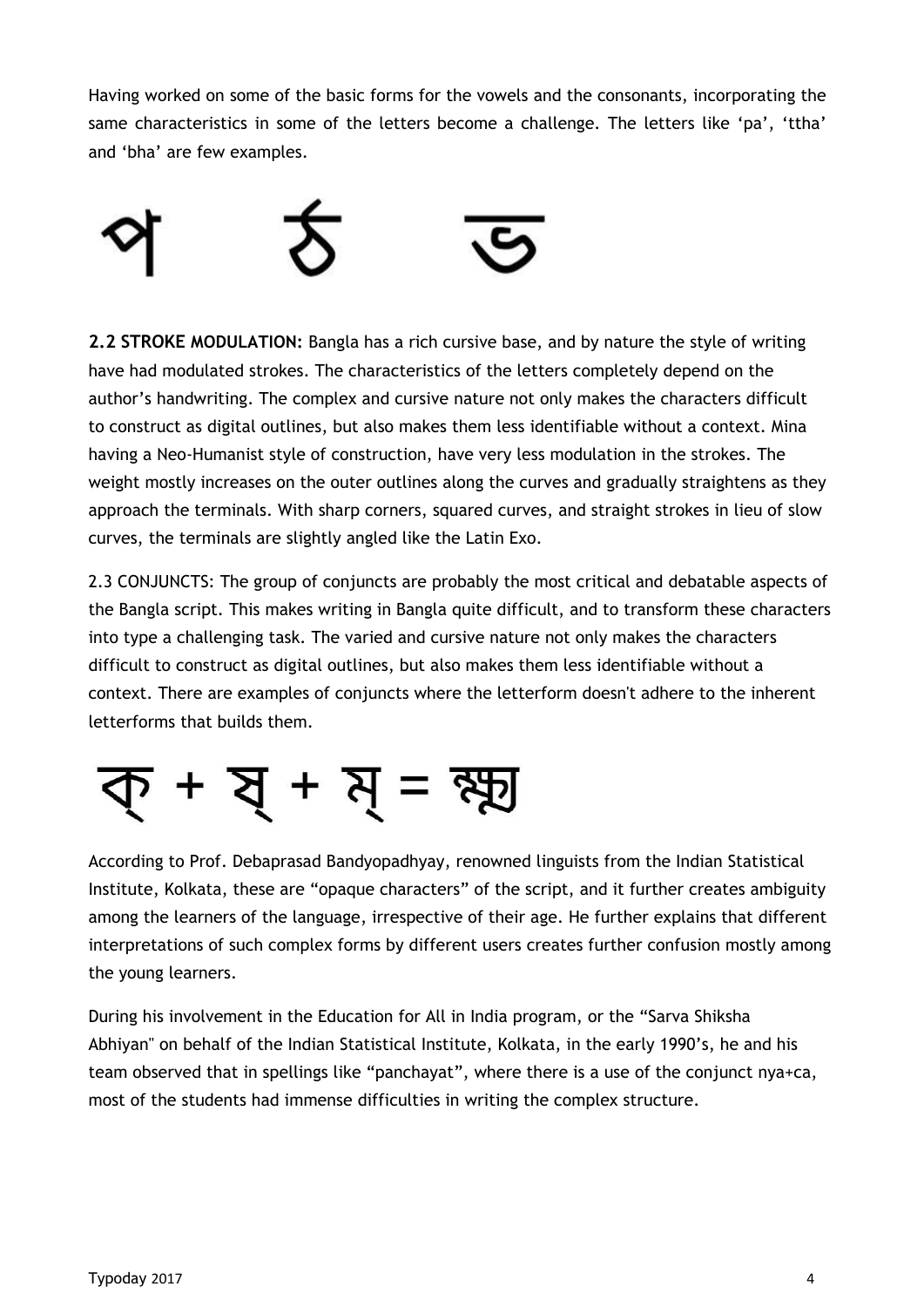# পঞ্চায়েত B+D =

It became more difficult for them as there are different representations of the same complex letterform, where the delta in the letterform can be written on either sides.



Hence the teachers were directed to mark the students correct, who would spell the word in a more transparent manner by writing the inherent letters of the words, even without using the complex conjuncts.

Working on the conjuncts, maintaining the same sort of style as the primary characters was a significant challenge. I do feel the need for refinement in a number of these complex characters, so that there is a balance in the space around them and within them. I also feel the need to scale some of these letterforms to create uniformity among the characters. Throughout the process of working on the conjuncts, the other aspect that intrigued me was the preference of the letters involved in their formation. What is the factor that determines which character will gain prominence over the others? Initially it seemed that letter that concluded the conjunct while pronouncing it gained more visual prominence. But on further studying them, I found that it didn't hold true to a whole lot of conjuncts.

On further discussing this aspect with Prof. Debaprasad Bandyopadhyay, he mentions that "such ambiguity is one of the key reasons why the language has faced problems in the recent times. There has been quite an amount of redundancies in the formation of the complex letter clusters and special focus should be provided on the aspect."

**2.4 WEIGHTS:** Mina has been designed with two weights: Regular and Bold having weights 400 and 700 respectively. This effectively enables the fonts to be used as a display typeface, but it will also work well at small to intermediate text sizes to be used across the User Interface designs.

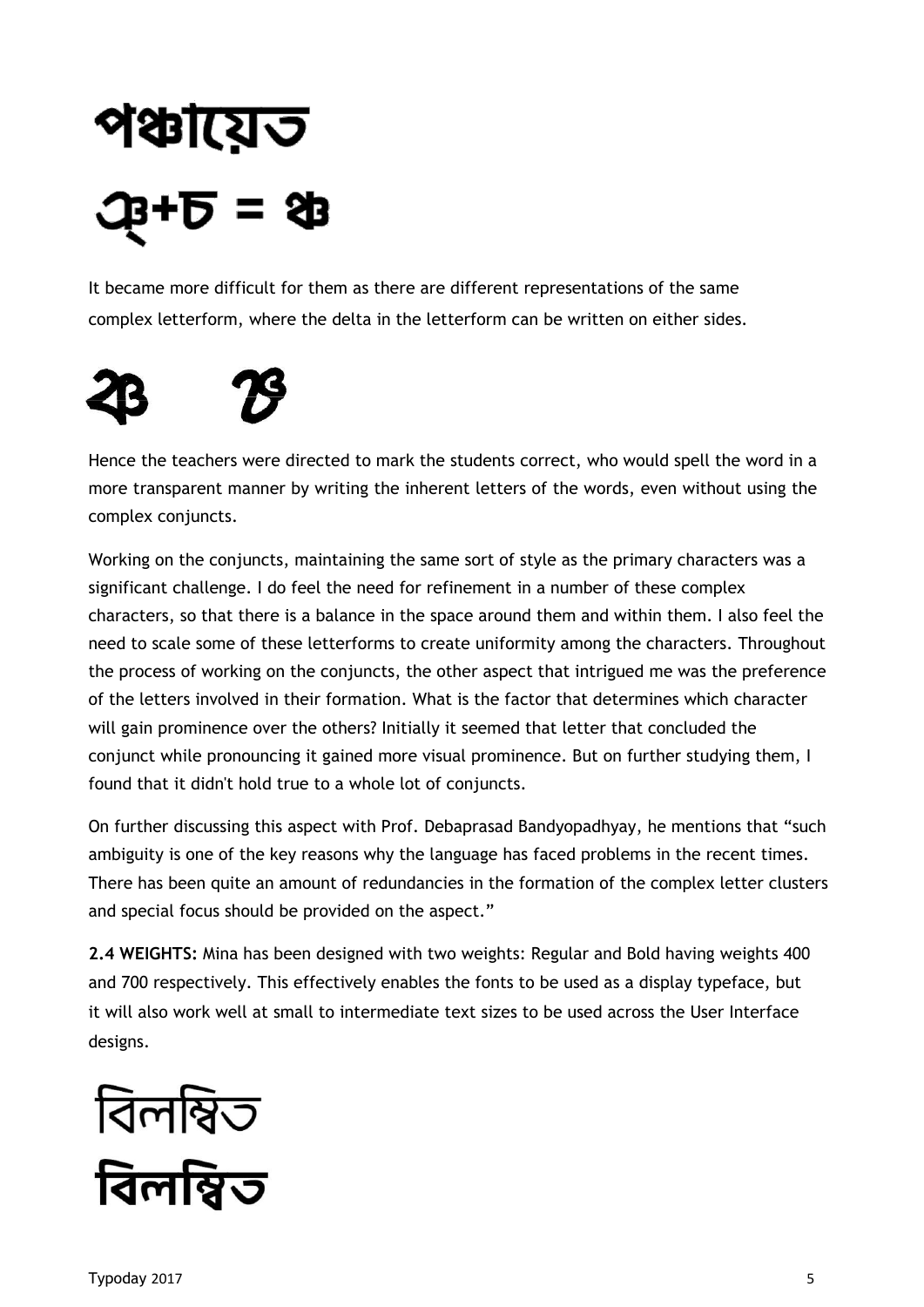**3 CONCLUSION:** Type design is a social design and this inspires me. I have always longed to see a Bangla font devoid of its characteristic features, vis a vis the rounding of the terminals or knots and contrasting bowls. The stroke movements, shapes, axis, knots, loops, and ratio between horizontal and vertical strokes all played a significant role in the design, and the complex conjuncts required substantial attention while working on the Mina Font project. Combining the letters with a curvilinear nature with the style I intended was challenging. Constructing them with digital tools that are Latin-centric, like glyphs naming required for testing, was also difficult. To develop Mina I faced all of these:- Every decision brought more decisions, and connecting them with a logic proved to be the greatest challenge.

The ultimate goal however, lies in making the script not only easier for the native nascent users of the scripts but also for the users who are enthusiastic in learning that language that has the seventh largest user base globally. Through this project, I have attempted to get closer to the nuances of the Bangla script and learn the way they function through contemporary practice in digital typeface design.

The full progression of the project is available on *https://github.com/suman51284/Mina*

### **4 ACKNOWLEDGEMENTS:**

**Dave Crossland -** Typography Specialist Program Manager, Google, Inc.

**Prof.Debaprasad Bandyopadhyay** - Professor (honoris causa) of Linguistics, La Filológica Por La Causa (USA/MEXICO) and one of the distinguished members and collaborators of INTRADEPARTMENTAL LEXICOGRAPHICAL STUDIO, Saint-Petersburg State University.

**Prof.Girish Dalvi** - Assistant Professor, IDC, IIT Bombay

**Sarang Kulkarni** and **Noopur Datye** - EkType, Mumbai

**Erin McLaughlin**

**Pathum Egodawatta, Ayantha Randika** and **Kosala Senevirathne**

## **5 REFERENCES:**

- **"**আখর**-**আ **" BANGLA CALLIGRAPHY, LANGUAGE ART AND LINGUISTIC PEDAGOGY**  by Prof.Debaprasad Bandyopadhyay
- এও হয়**:** আ আ **. (Writing by Means of Drawing)** by Prof.Debaprasad Bandyopadhyay and Akhar Bandyopadhyay